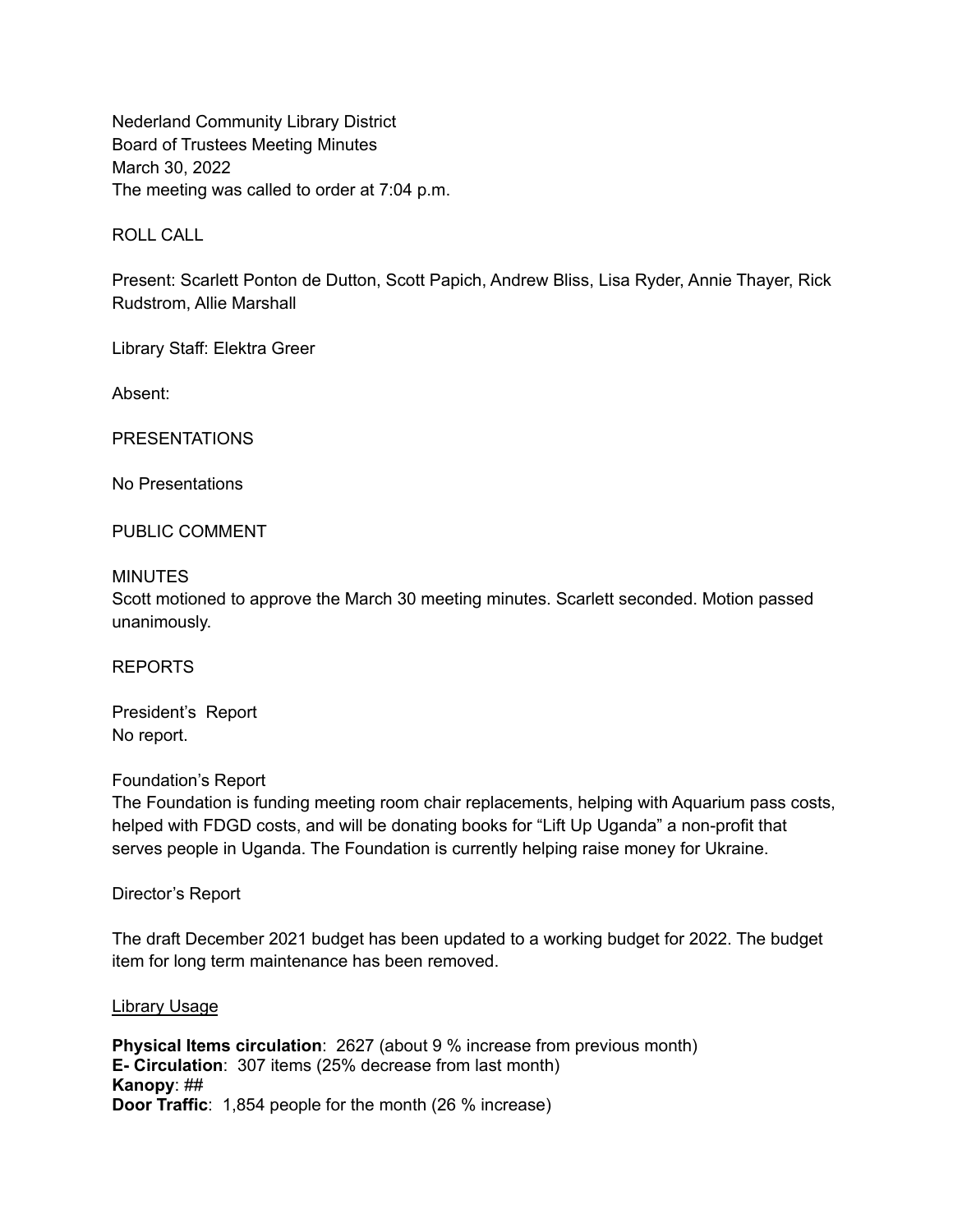**Website visits**: Page views are 3,657 page views (up 12.7%) **FB**: Our FB engagements up 60% and post views up 170%

## **Community COVID 19 Home Tests Distribution Program** (142 distributed to date)

### **Technology**

Our new mounted A/V system is up and running. Matt has been updating all our patron and staff PC's (browsers and security information). Matt is also continuing to research high speed internet for the library.

### Programming

We are rebooting our #SongsfromtheStacks program and will see what kind of in-person attendance and online usage we get.

Jessie and Kelli are actively working on Summer Reading Program materials and a kick-off event.

Our Peep Diorama contest was very appreciated by our patrons (those submitting dioramas and those viewing them).

### Digitization Award for Mountain-Ear newspaper partnership

The Library and Mtn-Ear 2022 received a support award from the Colorado State Library (Colorado Historic Newspapers Collection (CHNC) New Content Support Program) to provide for the cost of newspaper digitization for up to \$3750. The library foundation will be helping with the cash match (\$375 from the Foundation and \$375 from the Library).

## Partnership with BVSD

Kelly and Jessie's work has really opened up some wonderful opportunities for us and the library is now submitting articles to BVSD Community Partnership Newsletter.

## Teens, Inc./Mountain Coalition for Youth Partnership

The Library is an official partner with Teens, Inc. to render services in support of the work of the Mountain Coalition for Youth. In return for meeting room facilitation, and strategic support the library receives \$350/month through June 2022.

#### Boulder Public Library

BPL is in the early stages of working to create a Library District (they are currently a municipal library). We have had some patron questions regarding BPL's proposed taxing district. I'm in communication with the BPL Library Director and there shouldn't be any issues with their proposed district boundaries and ours.

## Frozen Dead Guy Days